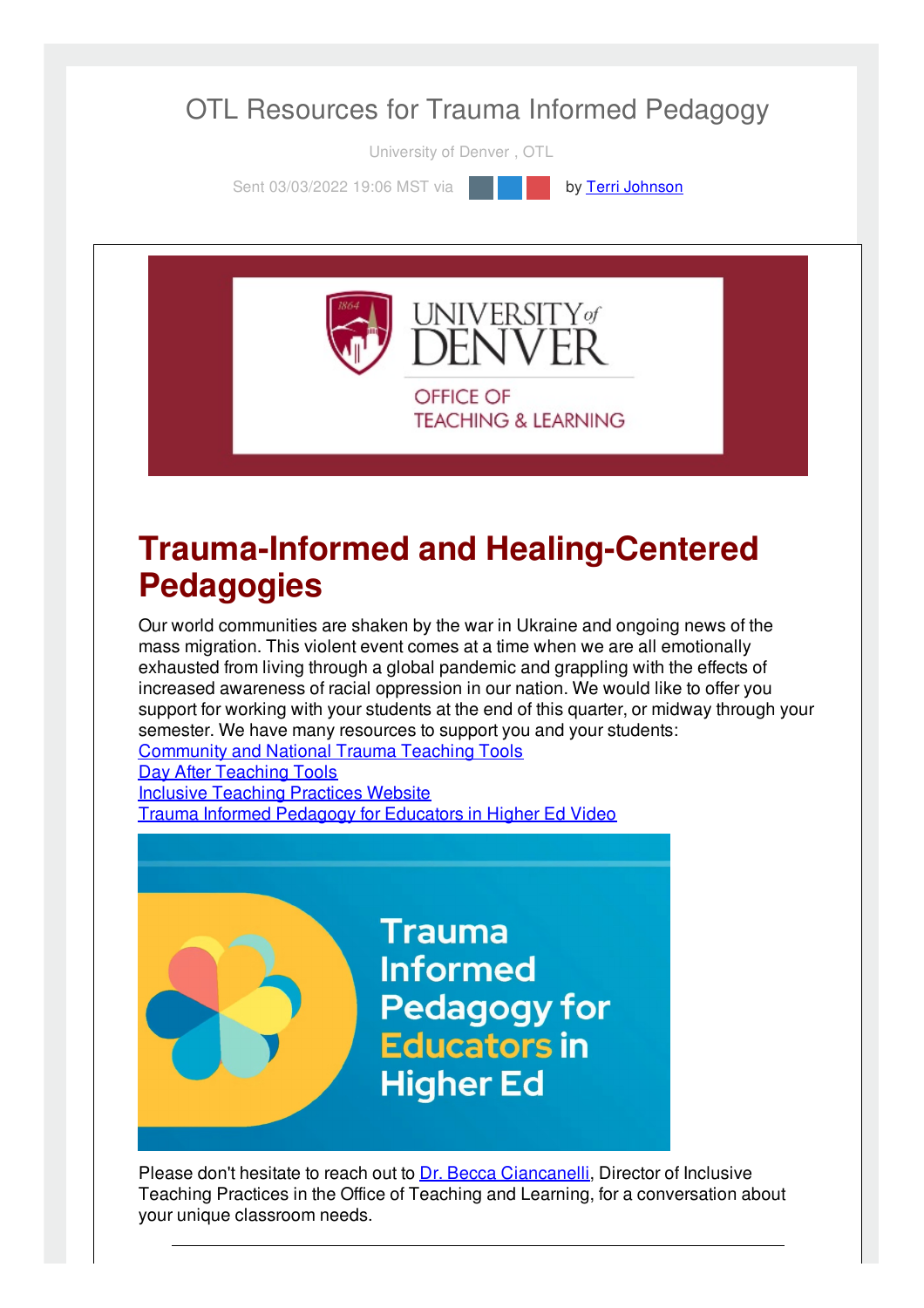# DU Moves to Alert Level Clear

Based on improving conditions on campus, DU will move to alert [level](https://www.du.edu/coronavirus/health-wellness/alert-levels) clear starting on Monday, March 7. As we approach spring break, DU continues to have mask requirements and testing expectations as outlined in the latest COVID Response Coordinator [communication.](https://www.du.edu/coronavirus/communications) Keep monitoring the DU [COVID-19](https://www.du.edu/coronavirus) website for the most recent updates and revisit our updated blog Using Canvas to Navigate Student Absences and our Navigating Student Absences [infographic](https://otl.du.edu/update-using-canvas-to-navigate-student-absences/) for ideas and resources for supporting absent students.

### New Blog Post - How to End the Term on a High Note

As you wrap up the quarter, or start grading your midterms this semester, visit our new blog post How to End the [Term](https://otl.du.edu/how-to-end-the-term-on-a-high-note/) on a High Note. Jeff Schwartz, OTL Instructional Designer, shares strategies for streamlining your grading and reflecting on your courses.

# Introducing UDOIT (Pronounced You-Do-It) - A Canvas Course Accessibility Checker!

We are excited to announce that, thanks to a collaboration between the Office of Teaching and Learning, the Graduate School of Social Work, the Disability Services Program, and the Office of Equal Opportunity & Title IX, DU has adopted [UDOIT](https://otl.du.edu/knowledgebase/what-is-udoit-cloud/) Cloud, the new course-wide accessibility checker available for all courses in Canvas. This exciting new tool scans your Canvas course, generates a report of accessibility concerns that could impact students' ability to learn, and provides resources and suggestions for addressing any issues.

The OTL is hosting upcoming workshops to help you learn more about UDOIT: Universal Design for Learning (UDL) - New CIDI Labs UDOIT [Course-Wide](https://otl-events.du.edu/public/registration/5732) Accessibility Checker

Monday, March 21, 1:00 - 2:00 p.m. Online Can't attend? Register and receive the workshop recording afterward. Drop-In Hours for accessibility support with UDOIT: Monday, March 14, 11:00 a.m. - 12:30 p.m. [Online](https://udenver.zoom.us/j/9265424068) via Zoom Thursday, March 24, 10:00 a.m. - 12:00 p.m. [Online](https://udenver.zoom.us/j/9265424068) via Zoom Schedule a [consultation](https://isarsgrid.du.edu/eSARS/OTL/eSARS.asp?WCI=Init&WCE=Settings) for one-on-one support with the tool, or reach out to [otl@du.edu](mailto:otl@du.edu) with questions. You can also visit our How to use UDOIT Cloud in [Canvas](https://otl.du.edu/knowledgebase/how-to-use-udoit-cloud-in-canvas/) Knowledge Base article for more information on using UDOIT! Check the OTL Events [Calendar](https://otl-events.du.edu/public/calendar) for more information and to discover other upcoming events!

# Upcoming Spring Equity Workshops

The Office of Teaching and Learning (OTL) is partnering with the Division of Diversity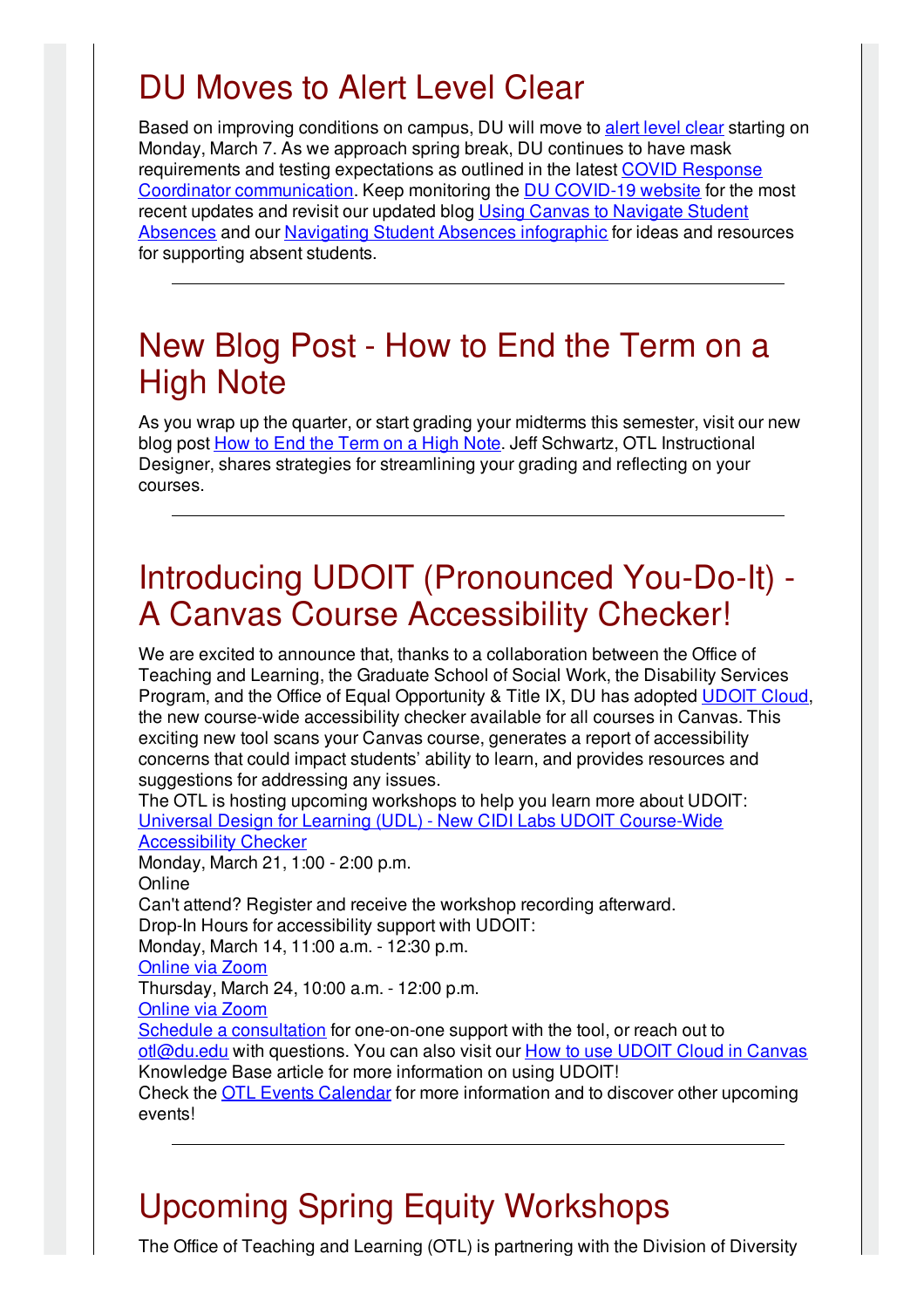Equity & Inclusion (division of DEI) to offer Equity Workshops every other Monday throughout the spring. These highly interactive workshops, led by Dr. Becca Ciancanelli (Director of Inclusive Teaching Practices, OTL) and Dr. Kristin Deal (Director, division of DEI) will allow for participants to talk openly about classroom challenges and achievements while working to support students with various identities and lived experiences. We will develop inclusive practices and policies in the classroom through storytelling and gathering collective knowledge. Coffee and breakfast treats will be available for in-person attendees. Feel free to join online as well!

The Office of Teaching and Learning  $\Gamma$  is partnering with the Division of Division of Division of Division of Division of Division of Division of Division of Division of Division of Division of Division of Division of D

Our first workshop is being offered as a brainstorming session on accessibility, with an exploration of questions to include on a pre-quarter or pre-semester access needs survey.

#### Designing an [Accessibility](https://otl-events.du.edu/public/registration/5753) Survey

Monday, March 14, 10:00-11:00am

Hyflex - join us online or in person at Anderson Academic Commons 345

### Exams and Student Accommodation Support

Do you have students planning to take their exams in the DSP Testing Center? Students who need to take tests in the DSP Testing Center must submit their Test Requests through the Student Accommodate Portal. As a faculty member, you will be notified via email if a student has requested to test in the DSP Testing Center. Faculty members will need to provide DSP with the parameters for their exams via the Faculty [Accommodate](http://du-accommodate.symplicity.com/) Portal. If you already know the parameters of your exam, it is encouraged that you submit the testing information soon to allow DSP additional time to prepare. For more information about how to use the Faculty Accommodate Portal, please visit the knowledge base article Providing DSP with Testing [Information](https://otl.du.edu/knowledgebase/providing-dsp-testing-information/).

At this time, over 180 exam requests have been submitted to the DSP. If you need support in ensuring your exams are set up appropriately for students with DSP accommodations (such as extra time), please reach out to Ellen Hogan, OTL's Accessibility Technologist for Learning and Instruction at [Ellen.Hogan@du.edu](mailto:Ellen.Hogan@du.edu).

# Spring Textbook Bookstore Submissions

We have set a new record! Currently, 86% of Spring 2022 textbook submissions have been sent to the DU Bookstore! This is an 11% increase from our Winter 2022 submissions. Thank you for your increased efforts in making textbook information more accessible for all DU students.

If you have not provided your textbook information for Spring 2022 yet, please submit your titles to the DU [Bookstore](https://urldefense.com/v3/__https:/www.bkstr.com/denverstore/home?kw=du*20bookstore&AdCampaign=EFOL_1282_Bookstore_Search_NonBrnd_University*20of*20Denver_Exact_RLSA&Adgroup=Bookstore&Source=AdWords&gclick=Cj0KCQjw8eOLBhC1ARIsAOzx5cExe6aCrCb4tYHYrL95aRcJNqBpfwKOSHV-IKjHxrLwWBGG3Vs5xXYaAoQYEALw_wcB&cm_mmc=RisePaidSearch-_-Bookstore_RLSA-_-Google-_-1282&gclid=Cj0KCQjw8eOLBhC1ARIsAOzx5cExe6aCrCb4tYHYrL95aRcJNqBpfwKOSHV-IKjHxrLwWBGG3Vs5xXYaAoQYEALw_wcB&gclsrc=aw.ds__;JSUl!!NCZxaNi9jForCP_SxBKJCA!HhlpL9MUNvebrM79D4FuWBsCuwxRMDfVzPRkhNsz_WcyDNQm74cQInOZLU-i2x7Z$) as soon as possible. Submitting your required coursebook information through the DU Bookstore helps create better access for all students and will also allow the Disability Services Program (DSP) more time to process Alternate Format Text (AFT) requests. Students with the AFT accommodation are responsible for submitting their own **AFT [Request](https://www.du.edu/studentlife/disability-services/books.html) Forms** through the DSP, but they need to know the details of their required textbooks in order to submit their requests.

### ePortfolio Platform Vendor Demos

In collaboration with IT, the OTL is excited to announce three finalists for our new ePortfolio Platform. For details on Vendor Demos, visit the DU Portfolio [Decommission](http://portfolio.du.edu/duportfoliodecom) Page[.](http://portfolio.du.edu/duportfoliodecom) Note: you will need to login using your DU credentials to view the Zoom